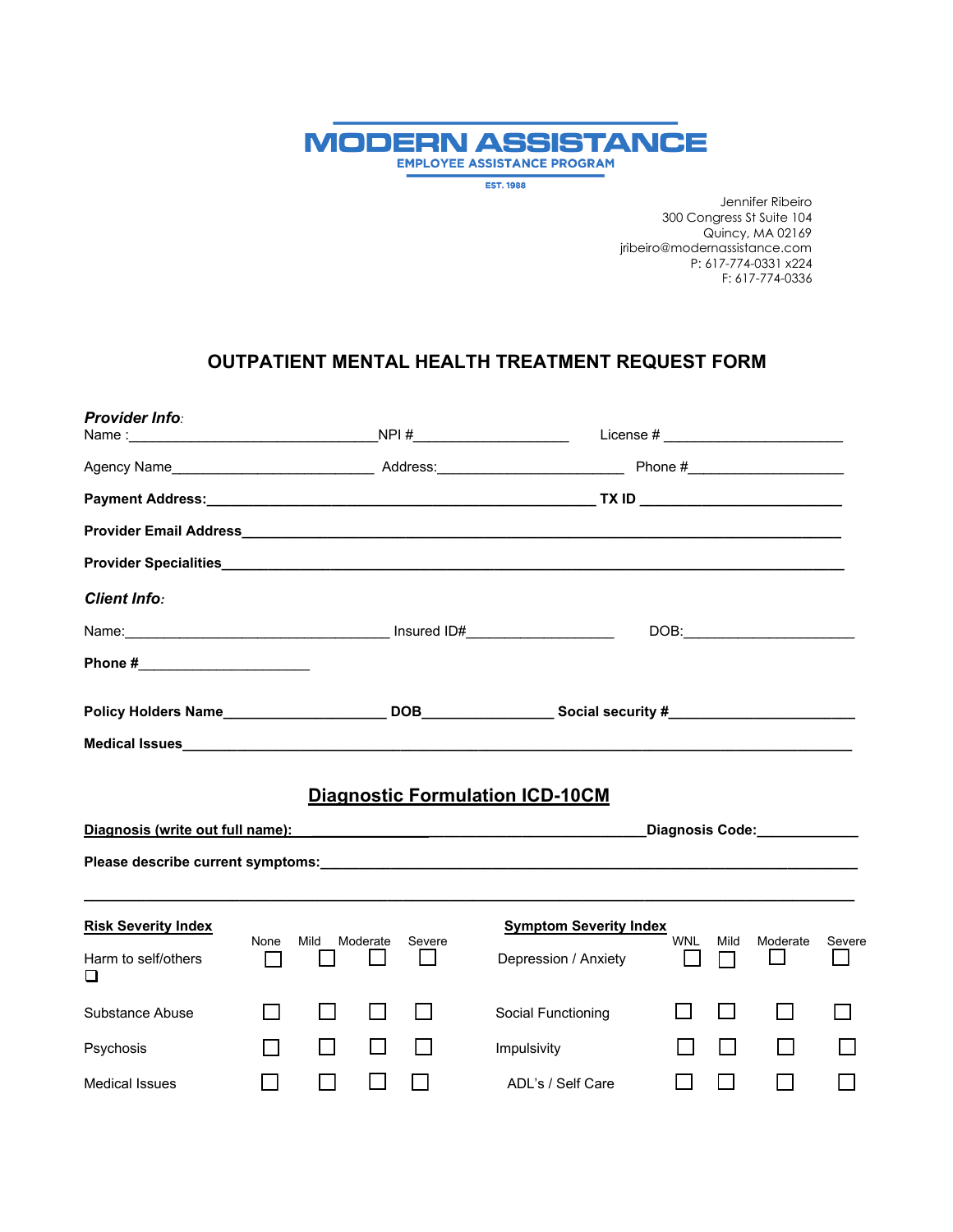| Has the member had a psychiatric evaluation? |     | Yes | <b>No</b>                    | Planned      | Unknown           |       |
|----------------------------------------------|-----|-----|------------------------------|--------------|-------------------|-------|
|                                              |     |     |                              |              |                   |       |
|                                              |     |     |                              |              |                   |       |
| <b>Current Medications and dosage</b>        |     |     | <b>Medication Compliance</b> |              | <b>Prescriber</b> |       |
|                                              | Yes | No. | <b>Unknown</b>               | Psychiatrist | ARNP PCP          | Other |
|                                              |     |     |                              |              |                   |       |

## Treatment Information

\_\_\_\_\_\_\_\_\_\_\_\_\_\_\_\_\_\_\_\_\_\_\_\_\_\_\_\_\_\_\_\_\_

|                                                                              | Requested Treatment Start Date:_________________________Date of initial session:___________________ |                                                                                                                |  |  |  |  |
|------------------------------------------------------------------------------|-----------------------------------------------------------------------------------------------------|----------------------------------------------------------------------------------------------------------------|--|--|--|--|
|                                                                              |                                                                                                     | <b>Expected Treatment</b> (TX) Outcome: problem resolution ______ symptom reduction _____ maintenance          |  |  |  |  |
|                                                                              |                                                                                                     | <b>TX modalities</b> requested by you: ______ individual ______ family _____ group _____ medication management |  |  |  |  |
| Frequency of TX requested: Weekly________ Bi-Weekly________ Monthly_________ |                                                                                                     |                                                                                                                |  |  |  |  |
| Estimated Sessions to TX completion: _______________                         |                                                                                                     |                                                                                                                |  |  |  |  |
| Please document the following:                                               |                                                                                                     |                                                                                                                |  |  |  |  |
| <b>Treatment Plan:</b>                                                       |                                                                                                     |                                                                                                                |  |  |  |  |
|                                                                              |                                                                                                     |                                                                                                                |  |  |  |  |
|                                                                              |                                                                                                     |                                                                                                                |  |  |  |  |
|                                                                              |                                                                                                     |                                                                                                                |  |  |  |  |
|                                                                              |                                                                                                     |                                                                                                                |  |  |  |  |
|                                                                              |                                                                                                     |                                                                                                                |  |  |  |  |
| <b>Progress:</b>                                                             |                                                                                                     |                                                                                                                |  |  |  |  |

**\_\_\_\_\_\_\_\_\_\_\_\_\_\_\_\_\_\_\_\_\_\_\_\_\_\_\_\_\_\_\_\_\_\_\_\_\_\_\_\_\_\_\_\_\_\_\_\_\_\_\_\_\_\_\_\_\_\_\_\_\_\_\_\_\_\_\_\_\_\_\_\_ \_\_\_\_\_\_\_\_\_\_\_\_\_\_\_\_\_\_\_\_\_\_\_\_\_\_\_\_\_\_\_\_\_\_\_\_\_\_\_\_\_\_\_\_\_\_\_\_\_\_\_\_\_\_\_\_\_\_\_\_\_\_\_\_\_\_\_\_\_\_\_\_ \_\_\_\_\_\_\_\_\_\_\_\_\_\_\_\_\_\_\_\_\_\_\_\_\_\_\_\_\_\_\_\_\_\_\_\_\_\_\_\_\_\_\_\_\_\_\_\_\_\_\_\_\_\_\_\_\_\_\_\_\_\_\_\_\_\_\_\_\_\_\_\_ \_\_\_\_\_\_\_\_\_\_\_\_\_\_\_\_\_\_\_\_\_\_\_\_\_\_\_\_\_\_\_\_\_\_\_\_\_\_\_\_\_\_\_\_\_\_\_\_\_\_\_\_\_\_\_\_\_\_\_\_\_\_\_\_\_\_\_\_\_\_\_\_ \_\_\_\_\_\_\_\_\_\_\_\_\_\_\_\_\_\_\_\_\_\_\_\_\_\_\_\_\_\_\_\_\_\_\_\_\_\_\_\_\_\_\_\_\_\_\_\_\_\_\_\_\_\_\_\_\_\_\_\_\_\_\_\_\_\_\_\_\_\_\_\_**